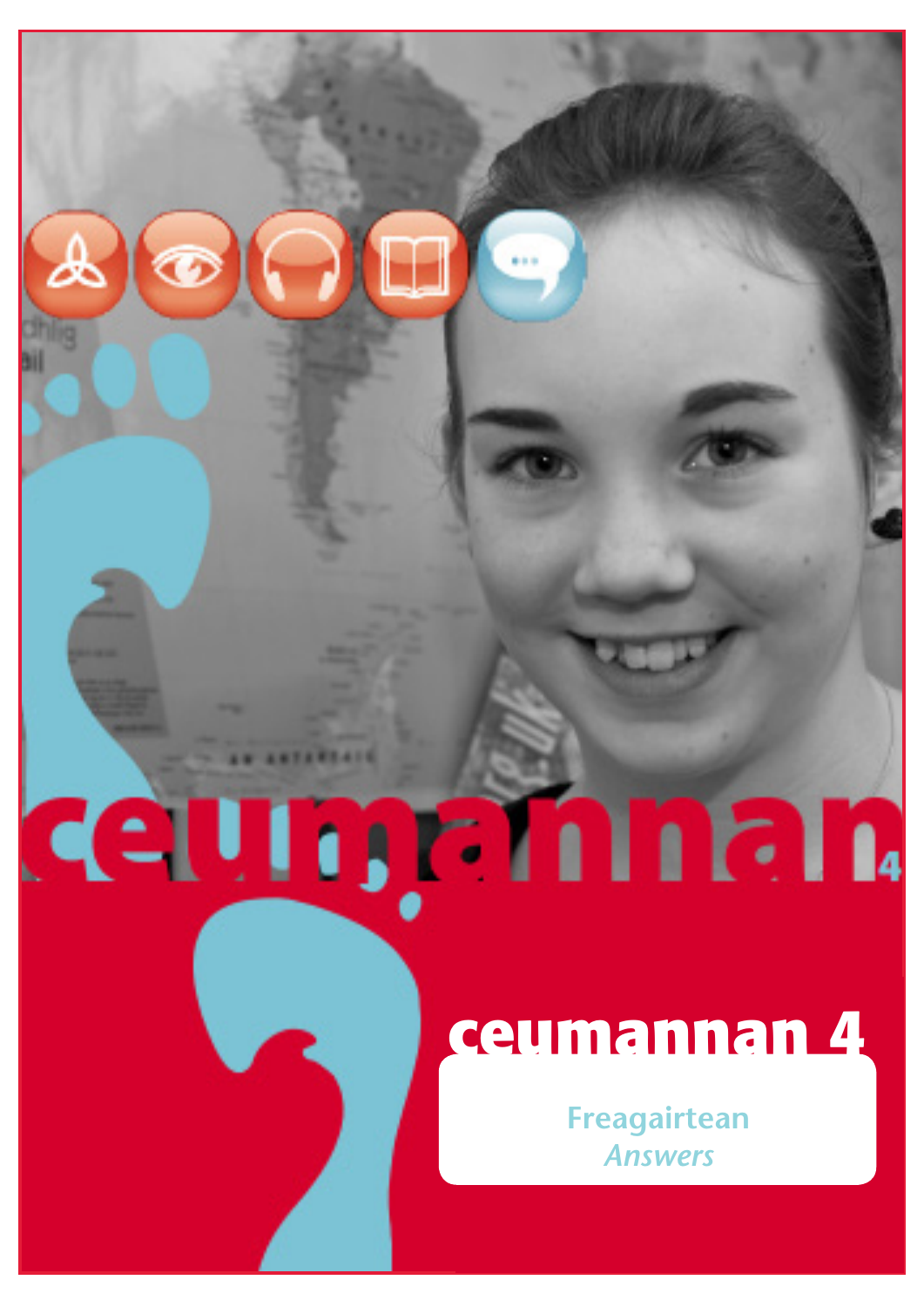# **Modal 1 Aonad 2** *Anns an sgoil*

### **3. Èist** *Tha mi a' dèanamh Beurla*



# **7. Èist** *Tha Fraingis nas fhasa na Gearmailtis*

- a) RE is easier than Geography.
- b) History is harder than Modern Studies.
- c) PE is harder than Biology.
- d) Physics is easier than Chemistry.
- e) Art is harder than Computing.
- f) German is harder than French.



### **9. Èist** *Tha mi a' smaoineachadh gu bheil Matamataig furasta.*

- a. Diane thinks that Biology is easier than Chemistry. b. Garry thinks that Modern Studies is hard. c. Donella thinks that Mathematics is easy.
- d. James thinks that PE is brilliant!
- e. Caitlin thinks that she is good at cooking.
- f. Norman doesn't think that Physics is interesting.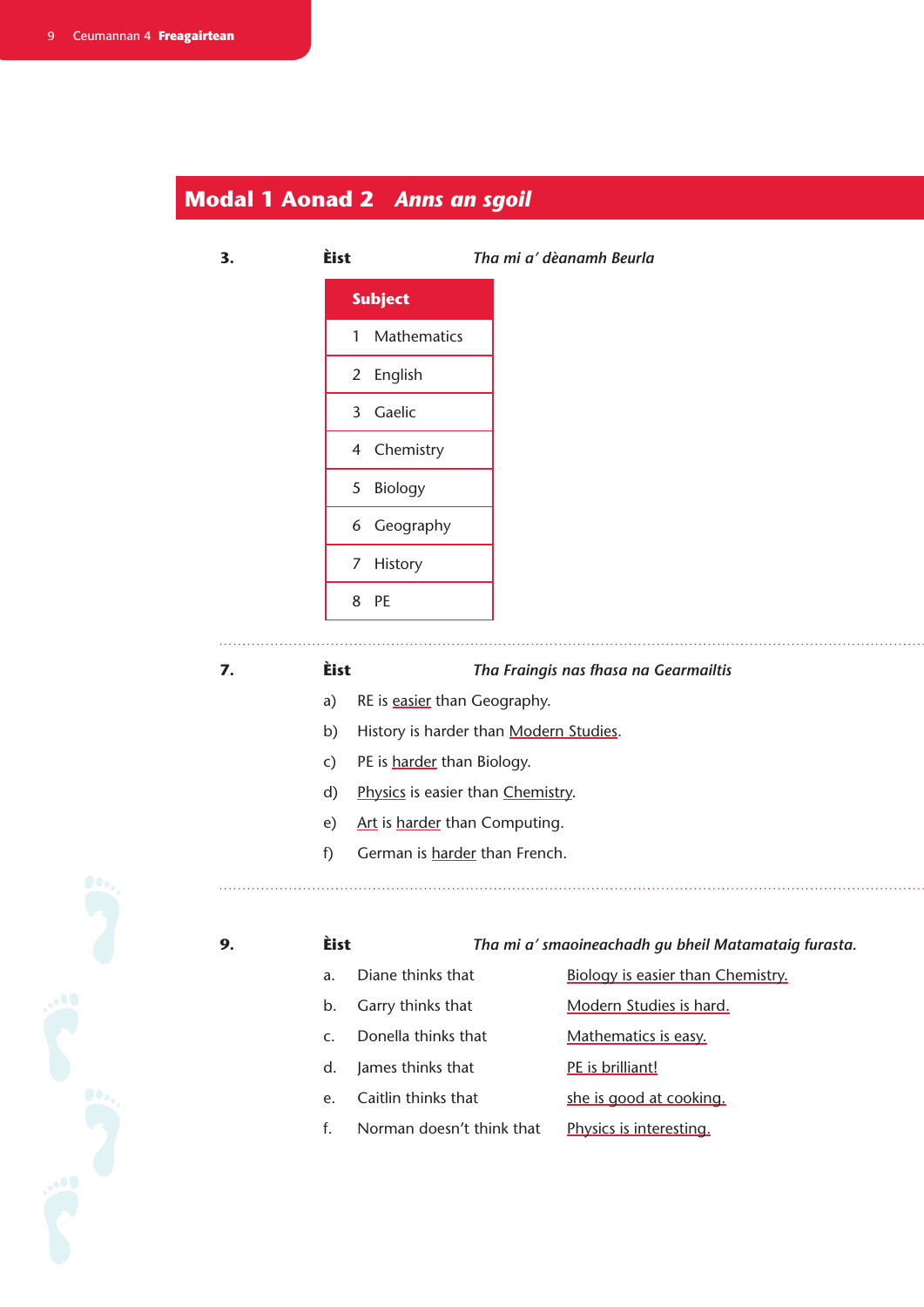# **10. Leugh** *Dè do bheachd?*

| 7. | Tha Ceimigeachd a' còrdadh rium.                                             | 1.              | Tha gràin agam air Fiosaigs.                                                    |
|----|------------------------------------------------------------------------------|-----------------|---------------------------------------------------------------------------------|
| 2. | Tha mi a' smaoineachadh gu<br>bheil Eachdraidh ceart gu leòr-<br>uaireannan. | 3.              | Tha mi a' smaoineachadh gu<br>bheil e cho tioram.                               |
|    |                                                                              | 6.              | Chan eil mi ga thuigsinn.                                                       |
| 7. | Tha Ceimigeachd a' còrdadh rium.                                             | 7 <sub>1</sub>  | Chan eil mi a' smaoineachadh<br>gu bheil Cruinn-eòlas<br>uabhasach inntinneach. |
| 9. | Tha mi a' smaoineachadh gu bheil<br>Bith-eòlas furasta qu leòr.              | 8.              | Cha d' fhiach Ceòl!                                                             |
|    | 12. Tha Beurla a' còrdadh rium gu mòr.                                       | 10.             | Tha mi a' smaoineachadh<br>gu bheil Gearmailtis fada ro<br>dhoirbh.             |
|    | 14. Tha mi a' smaoineachadh gu bheil<br>mi meadhanach math air Ealain.       | 11 <sub>1</sub> | Chan eil mi a' smaoineachadh<br>gu bheil mi ro mhath air<br>Teicneòlas.         |
|    | 15. Tha e nas fhasa na Fiosaigs.                                             | 13.             | Chan eil mi uabhasach<br>measail air Matamataig.                                |
|    | 16. Tha ùidh mhòr agam ann an<br>Creideamh.                                  | 19.             | Tha mi a' smaoineachadh gu<br>bheil e nas dorra na Spòrs.                       |
|    | 17. Tha mi a' smaoineachadh gu bheil<br>an tidsear sgoinneil!                | 20 <sub>1</sub> | Chan eil mi a' smaoineachadh<br>gu bheil an tidsear math.                       |
|    | 18. 'S fheàrr leam Coimpiutaireachd.                                         | 6.              | Bidh mi toilichte squr dheth.                                                   |



| $12b$ . | <b>Eist</b> | Tha ùidh agam ann an Eachdraidh             |
|---------|-------------|---------------------------------------------|
|         | e)          | Yes                                         |
|         | d)          | Swimming and Basketball                     |
|         | C)          | <b>History</b>                              |
|         | b)          | <b>PE</b>                                   |
|         | a)          | Biology, Chemistry, PE, English and History |
| 12a.    | <b>Eist</b> | 'S fheàrr leam Spòrs                        |
|         |             |                                             |

- 1. Colin is interested in history.
- 2. He isn't fond of writing.
- 3. He is quite good at PE.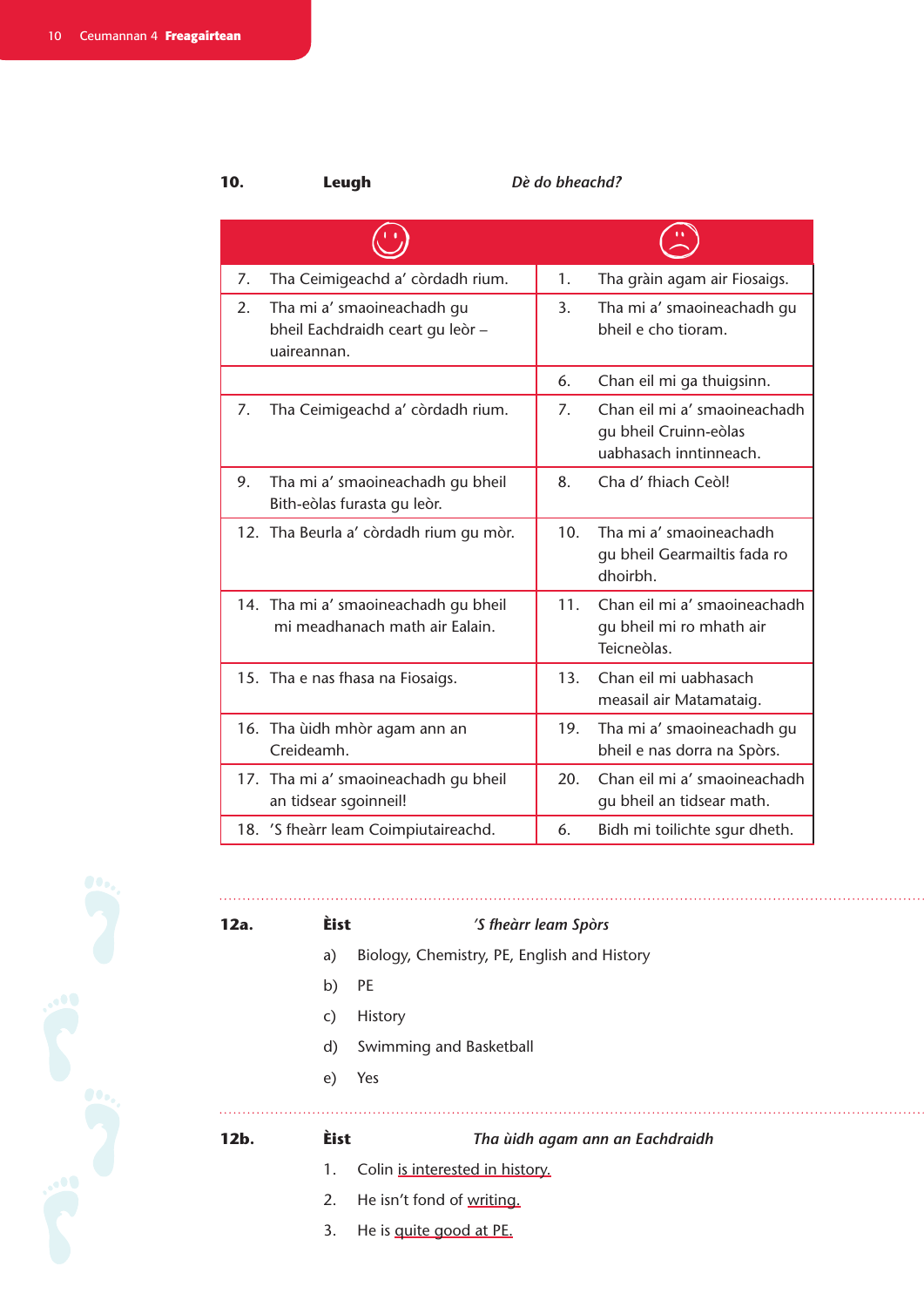| 4. | Yesterday he swam 1000m. |  |  |
|----|--------------------------|--|--|
|----|--------------------------|--|--|

- 5. He thinks that Biology and Chemistry are easy enough.
- $6.$ He enjoys school because he sees his friends every day.

Leugh

 $13.$ 

### Tha gràin agam air Bith-eòlas!

- Biology, Physics, Mathematics, Home Economics, Art, History, French,  $1<sub>1</sub>$ Gaelic, English and PSE
- $2.$ a) Biology
	- b) It is easy and Hannah is good at it.
	- c) She doesn't find it interesting and Mr MacRae is her teacher.
- 3. He is boring.
- 4. a) Physics
	- b) It is far too hard and there is a lot of Maths in it.
	- c) She doesn't think it is hard, she is quite good at Maths and the teacher is good.
- 5. Art and History
- 6. a) She isn't very fond of it but it is easy enough.
	- b) She prefers it because it is easier.
- 7. a) English
	- b) She is not very keen on it. It has a lot of writing.
- $8<sub>1</sub>$ He really doesn't like PSE. He doesn't like to talk.
- 9. Mise/thusa/esan/ise
- 10. a) Tha esan cho tioram.
	- b) Tha ise laghach.
	- c) Tha thusa neònach.
	- d) Tha i cho crosta.

### 14. Air chall anns an sgoil Leugh

No. Computing is downstairs between History and Modern Studies and across from the toilets. They are directed, instead, to the girls' toilets.

### 16. Leugh Dè an clas a th' agad?

French/German class.

- 
- Leugh A bheil thu gam chluinntinn?

 $\mathsf{a}$ .

19.

A bheil thu ga thuigsinn? 4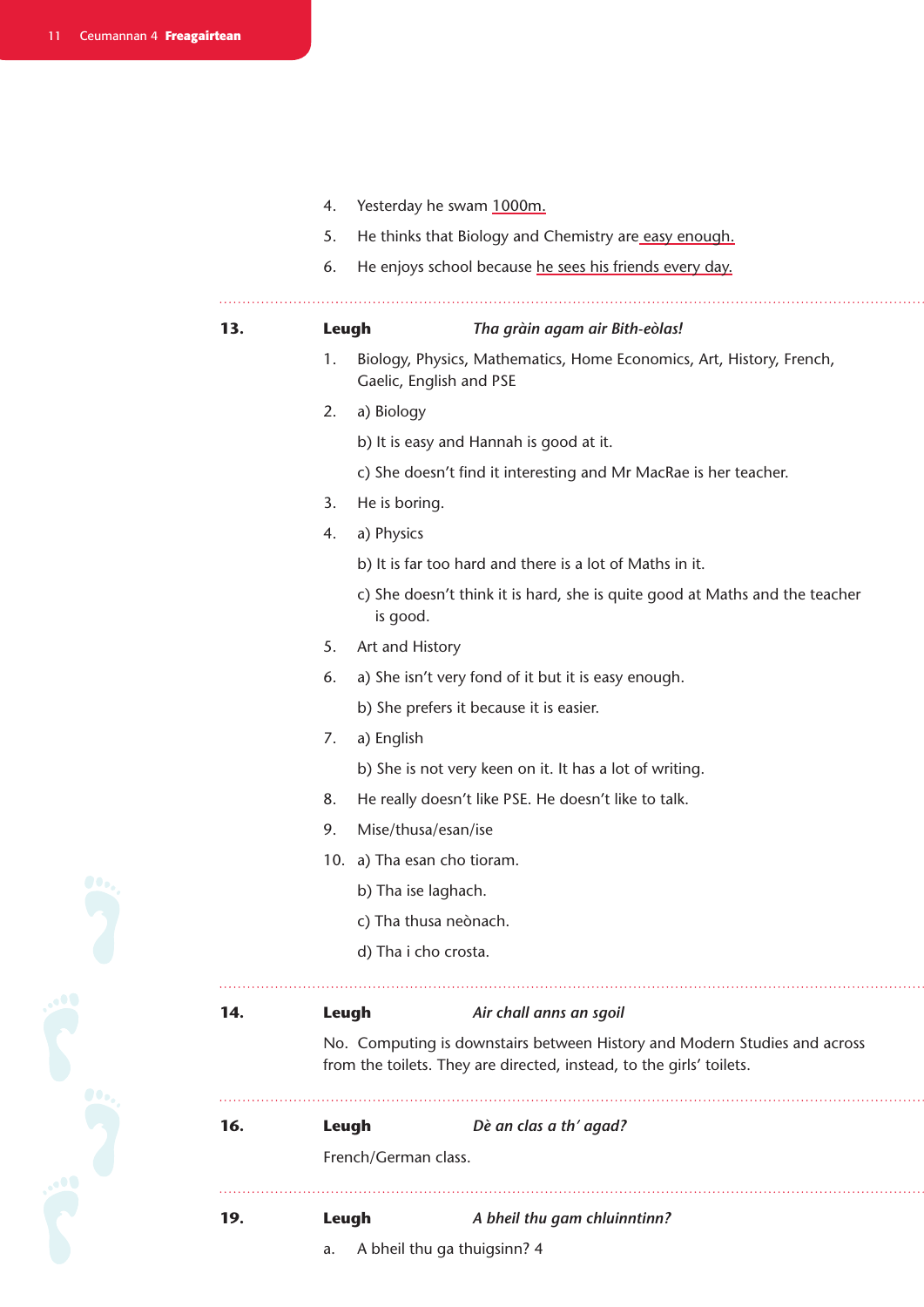**Si**<br>Consider

- b. Chan eil mi gad chluinntinn. 7
- c. Tha mi ga chuideachadh. 5
- d. Chan eil mi ga dhèanamh. 2
- e. Chan eil sinn ga iarraidh? 6
- f. Cha robh mi ga h-òl. 8
- g. Am bi thu ga faicinn? 1
- h. Tha mi ga ithe. 3

### **21. Èist** *An-ath-bhliadhna...*

- a) 5th year
- b) Another year
- c) English, Gaelic, Maths, Biology and Music
- d) Chemistry, because it is harder than Biology.

|  |  | Sùil air ais 1 Leugh |
|--|--|----------------------|
|--|--|----------------------|

# **Sùil air ais 1 Leugh** *Tha Gearmailtis nas fhasa na Beurla*

| easiest        | <b>RE</b>      |
|----------------|----------------|
| then           | Maths          |
| then           | Chemistry      |
| then           | German         |
| then           | English        |
| then           | PE             |
| most difficult | Modern Studies |



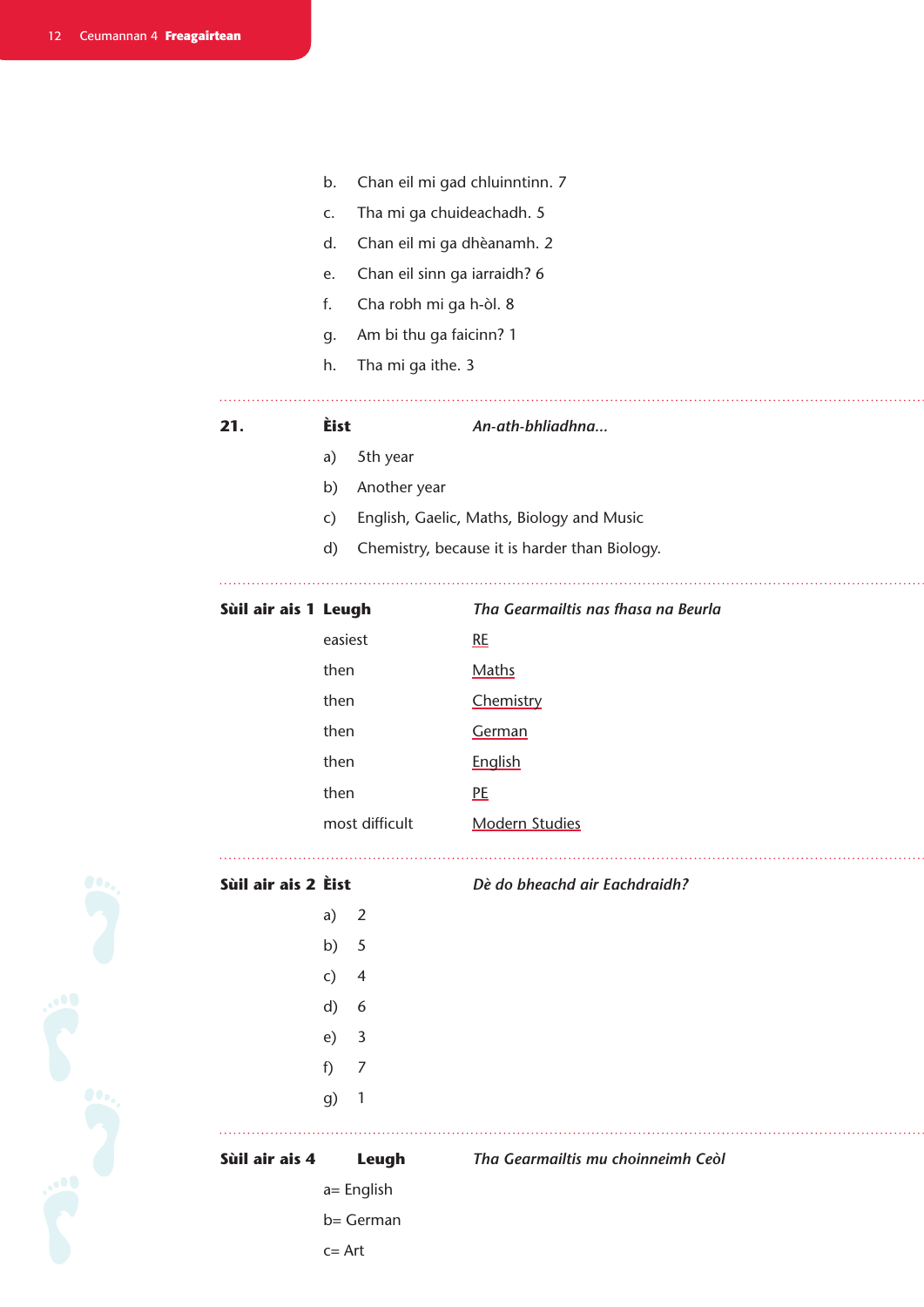- d= Chemistry
- e= Modern Studies
- f= Geography

# **Sùil air ais 5 Leugh** *Am-bliadhna…*

### **Màiri NicIlleathain**

- a. Plockton
- b. Plockton High School
- c. Music she can play harp and she enjoys singing.
- d. History doesn't think it's interesting. Chemistry doesn't think it's interesting and she will be happy to stop studying this subject.
- e. Gaelic/Art/Music/English and Maths

### **Màrtainn MacIlleDhuibh**

- a. Carloway, Lewis
- b. The Nicolson Institute in Stornoway
- c. Maths and Computing both subjects are easy enough and he is very interested in Technology.
- d. English too much writing. Gaelic/Geography/Physics he thinks all these subjects are boring.
- e. He plans to leave school next year and work with his Dad who is a joiner.

### **Seòna Mhoireasdan**

- a. Oban
- b. Oban High School
- c. Home Economics she really enjoys cooking and she thinks her teacher is good. Technology and Biology – she thinks she is not too bad at both these subjects.
- d. French thinks it's far too difficult.
- e. She is going to leave school next year and she hopes to work in a restaurant or hotel in Oban.

### **Sùil air ais 6 Leugh** *A bheil thu ga h-iarraidh?*

1. Your friend whispers to you in class but you can't hear her. You say: Chan eil mi gad chluinntinn.

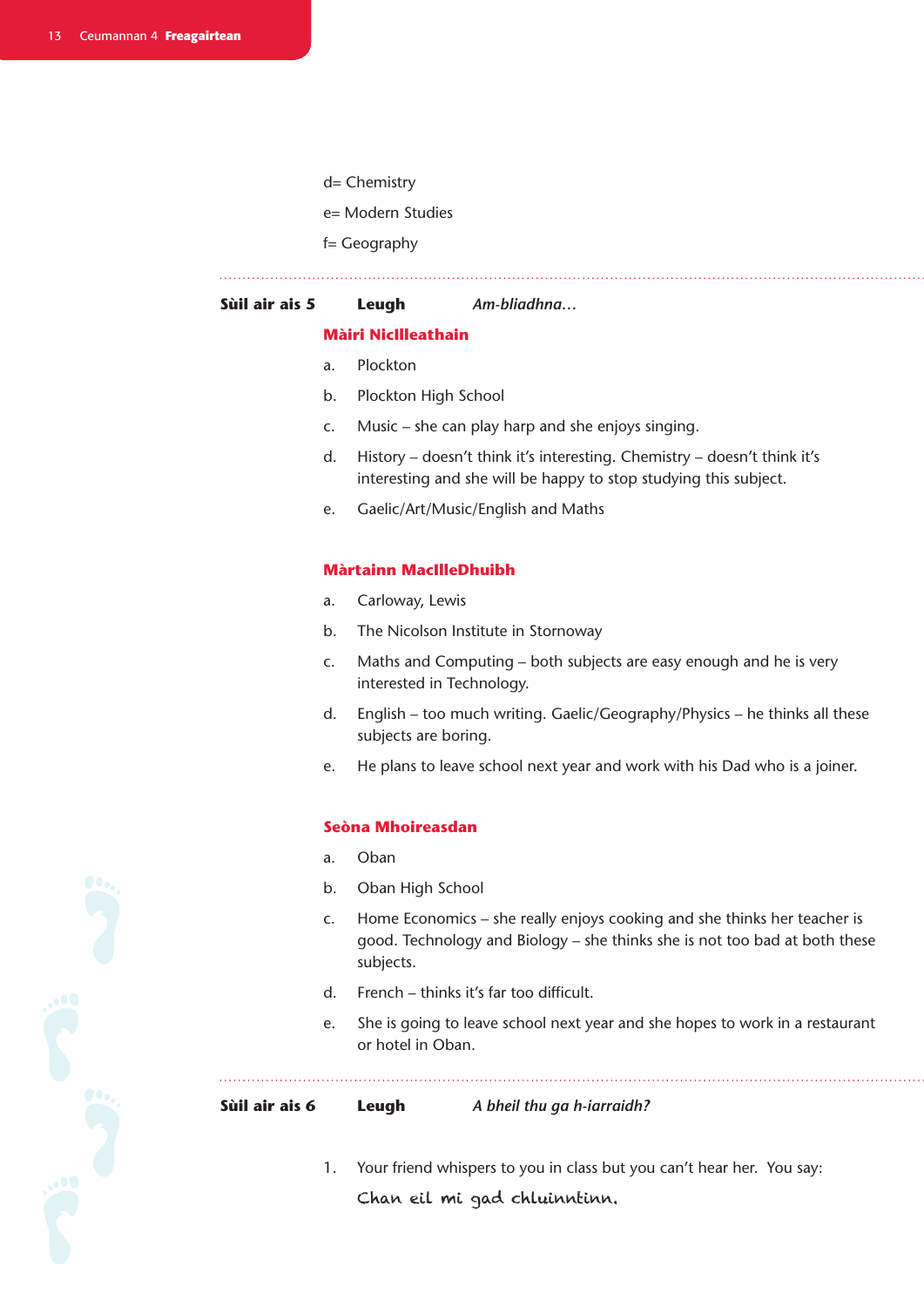2. Your teacher wants to check you that you understand him. He asks:

# A bheil thu gam thuigsinn?

3. You phone your friend but the signal is bad. You ask her if she is hearing you:

## A bheil thu gam chluinntinn?

4. You are throwing out a jacket that is too small for you. You ask your little brother if he wants it:

### A bheil thu ga h-iarraidh?

5. Your teacher, Mr MacFarlane, sends you to tell one of your classmates that he wants to see them.

You tell them:

### Tha e gad iarraidh

6. You are having difficulty in class. You want to find out if your partner understands the story you are reading. You ask her:

### A bheil thu ga tuigsinn?

7. Your teacher asks you why you are talking to your partner David. You say that you are helping him:

### Tha mi ga chuideachadh

8. You have Maths homework due next week. Your friend asks when you are going to do it. You say you are doing it tonight:

Bidh mi ga dhèanamh a-nochd

9. Your friend asks if you have seen the latest film that's out. Tell her you will be seeing it tonight:

### Bidh mi ga fhaicinn a-nochd

10. You and your friend are in the school canteen. You don't like the food today. You say you are not eating it:

Chan eil mi ga ithe

### **Cultar Sgoil Chiùil na Gàidhealtachd**

- 1. 2000
- 2. Plockton High School
- 3. From all over Scotland
- 4. About 23
- 5. They come from all over Scotland. They are professional singers and musicians and all of the teachers are quite famous.
- 6. The pupils have to go to their usual classes every day but they get 10 hours of music classes every week. They also have to practise their instrument/ singing every night for at least 2 hours.